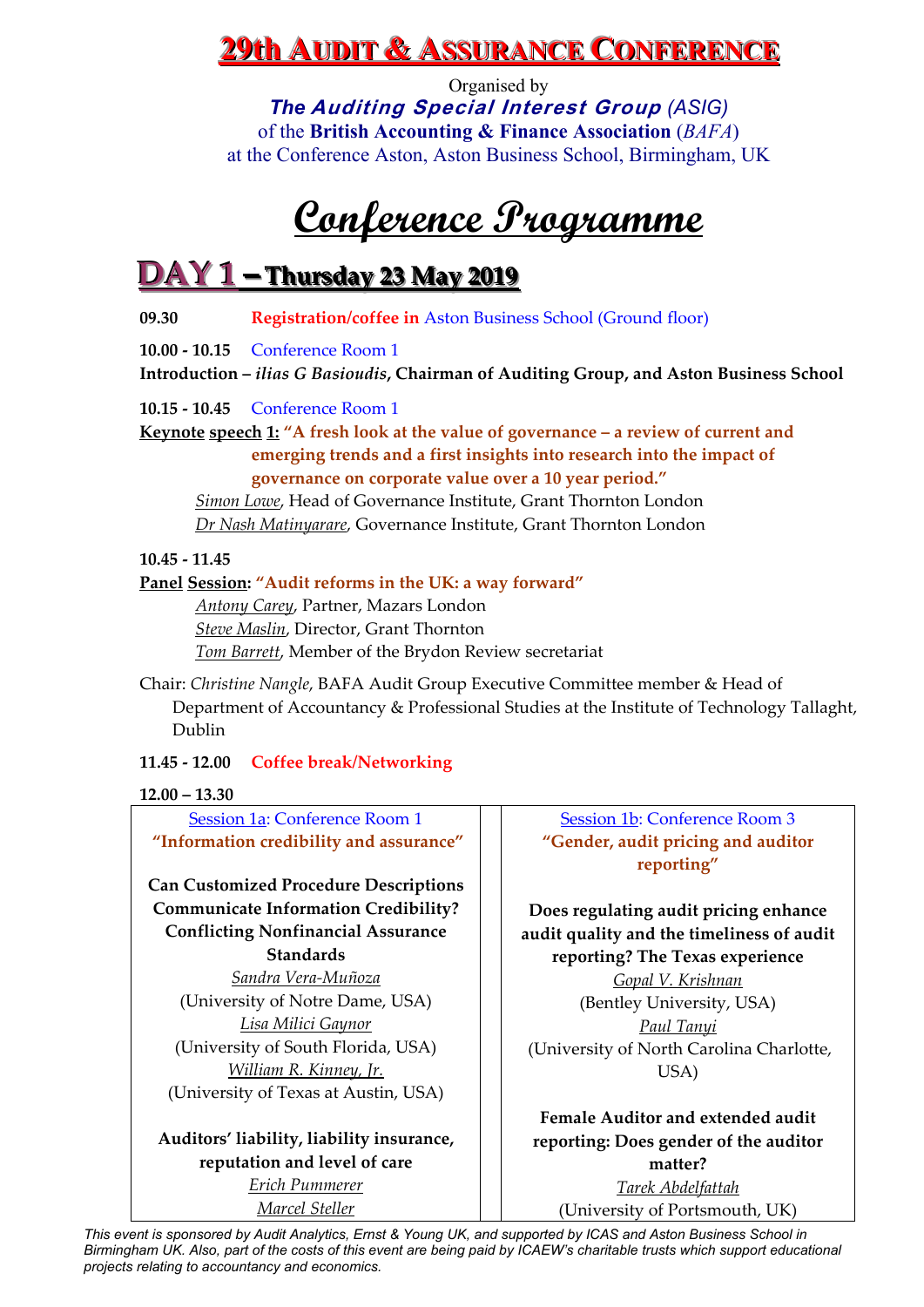Organised by *The* **Auditing Special Interest Group** *(ASIG)* of the **British Accounting & Finance Association** (*BAFA*) at the Conference Aston, Aston Business School, Birmingham, UK

(both from University of Innsbruck, Austria)

**The Impacts of Auditors' Trust in Audit Committee Members on Perceived Audit Quality: Evidence from Hong Kong** *Kwok Yip Cheung* (The Open University of Hong Kong, Hong Kong) *Ismail Adelopo*

(University of the West of England, UK) *Chair:* David Lont, University of Otago,

New Zealand

*Ahmed A. Elamer* (University of Bradford, UK) *Mohamed Elmahgoub* (Birmingham City University, UK)

**The Effect of Audit Report Specificity Regarding Critical Audit Matters** *Peter Kipp* (University of North Texas, USA) *Lisa Milici Gaynor* (University of South Florida, USA)

*Chair:* Limei Che, University College of Southeast Norway

#### **13.30 ‐ 14.30 Buffet lunch**

**14.30 – 15.00** Conference Room 1

**Keynote speech 2: "Audit reforms in the UK, a personal note"** *James Peterson*, Commentator and blogger, former Arthur Andersen

**15.00 ‐ 15.30**  Conference Room 1

**Keynote speech 3: " Key Audit Matters in Banks: an Accountancy Europe project"** *Hilde Blomme, Accountancy Europe, Deputy CEO*

Chair: *Roy Chandler*, BAFA Audit Group Treasurer & Cardiff University, UK

**15.30 ‐ 15.45 Coffee break/Networking**

#### **15.45 – 17.15**

Session 2a: Conference Room 1 **"The audit profession and joint audits"**

**Auditing in the Public Interest: Reforming the Profession while Building on the Strengths of the Existing Accounting Firms**

*Herman van Brenk Remko Renes* (both from Nyenrode Business University, The Netherlands) *Gregory Trompeter*  (University of Central Florida, USA)

**Toward Occupational Closure: A Study of Professionalism and Its Implications among**

Session 2b: Conference Room 3 **"Audit partner related research"**

**CFO and Audit Partner power: impact on audit fees and earnings quality** *Angela Pettinicchio*, *Mara Cameran*,

*Gabriel Pundrich* (all from Bocconi University, Italy)

**Does Partner Public Company Auditing Experience Affect the Audit Outcomes of Nonprofit Clients?** *Aleksandra B. Zimmerman*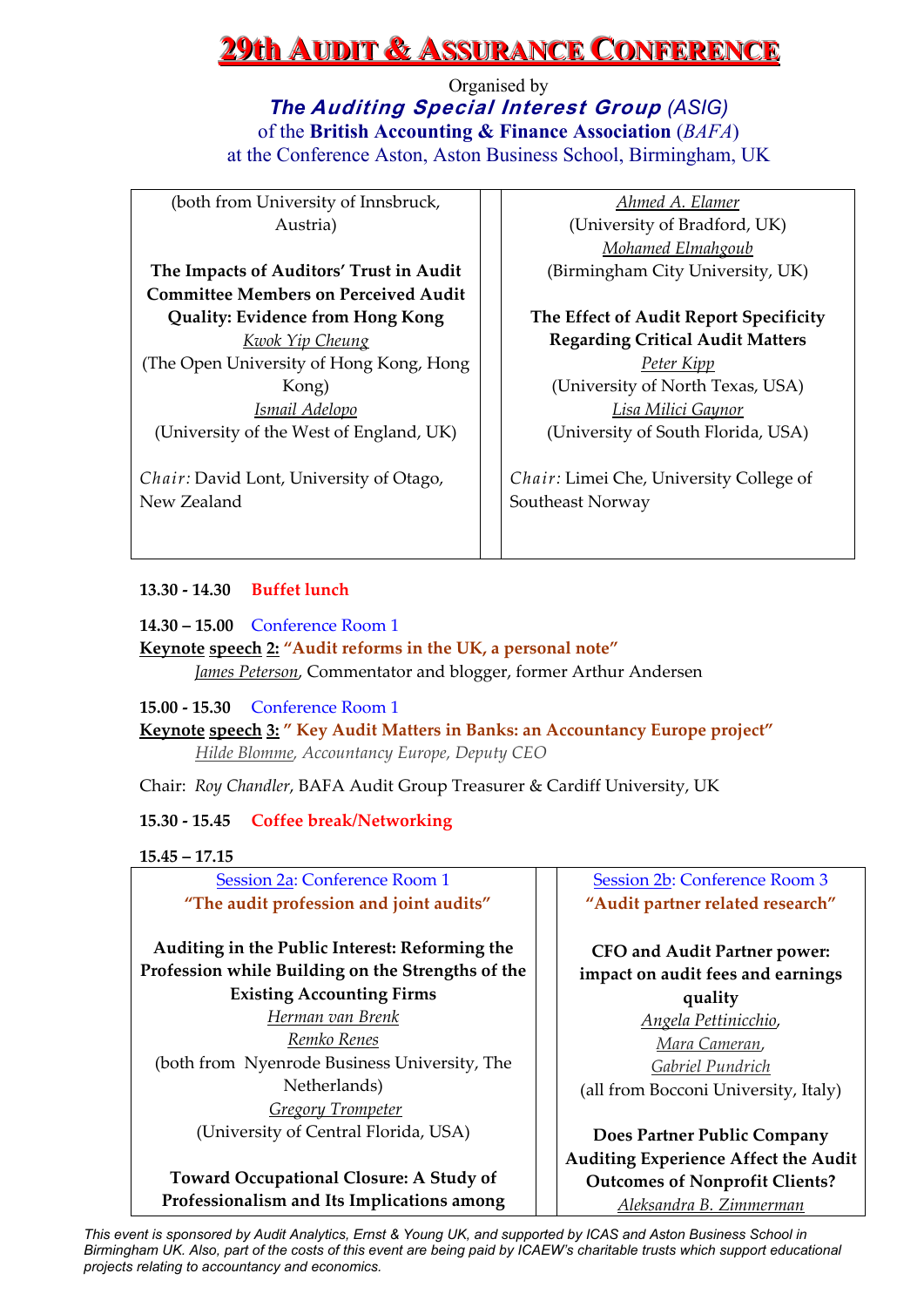Organised by *The* **Auditing Special Interest Group** *(ASIG)* of the **British Accounting & Finance Association** (*BAFA*) at the Conference Aston, Aston Business School, Birmingham, UK

| <b>Valuation Service Providers</b>               | (Northern Illinois University, USA)    |
|--------------------------------------------------|----------------------------------------|
| Dereck Barr-Pulliam                              | Colleen M. Boland                      |
| (University of Wisconsin-Madison, USA)           | (University of Wisconsin-Milwaukee,    |
| <u>Stephani A. Mason</u>                         | USA)                                   |
| (DePaul University, USA)                         | Stefanie L. Tate                       |
| Keri-Ann Sanderson                               | (University of Massachusetts Lowell,   |
| (Bentley University, USA)                        | USA)                                   |
| Are four eyes better than two? An examination of | <b>Partner Cultural Background</b>     |
| recent empirical evidence on the evidence of the | Jaehan Ahn                             |
| impact of joint audits                           | (Northeastern University, USA)         |
| <u>Iaved Siddiqui</u>                            | <u>Jaeyoon Yu</u>                      |
| <b>Chris Humphrey</b>                            | (Erasmus University, The               |
| (both from the University of Manchester, UK)     | Netherlands)                           |
| Chair: Christophe Van Linden, Illinois State     | <i>Chair:</i> Scott E. Seavey, Florida |
| University, USA                                  | Atlantic University, USA               |
|                                                  |                                        |

#### **17.15 – 17.45** Conference Room 1

**Keynote speech 4: "Audit Developments in the UK: the FRC view "** *Marek Grabowski*, FRC, Audit Policy and Standards Leader , & IAASB member

- Chair: *ilias G Basioudis*, Auditing Group Chairman, & Aston Business School, UK
- **17.45 – 18.00**  Conference Room 1 AGM of Auditing Special Interest Group of BAFA (everyone is welcome)
- **19.15 Pre‐dinner drinks (cash bar)**, Aston Villa Foootball Stadium **20.00 Conference Dinner**, Aston Villa Foootball Stadium



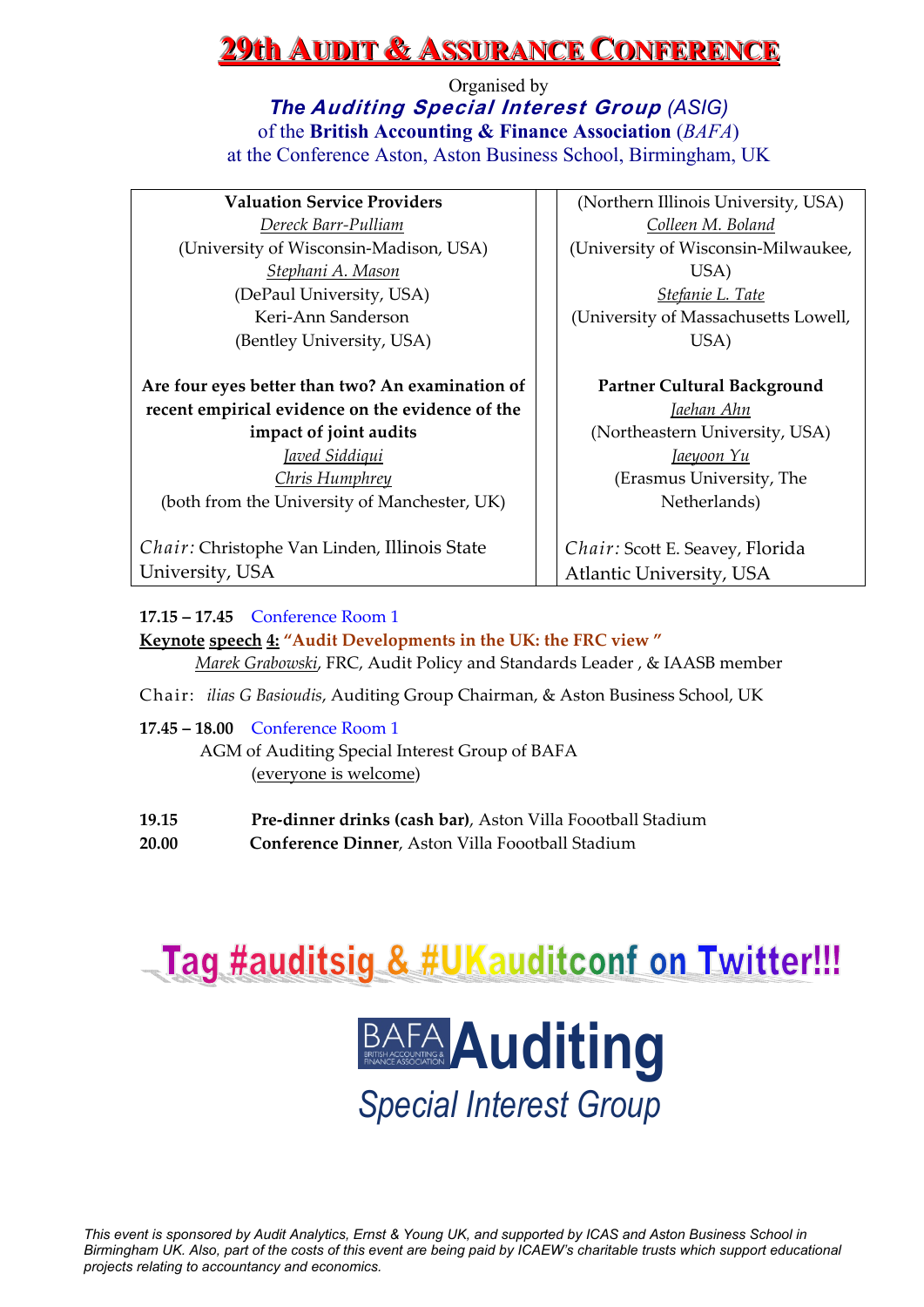Organised by *The* **Auditing Special Interest Group** *(ASIG)* of the **British Accounting & Finance Association** (*BAFA*) at the Conference Aston, Aston Business School, Birmingham, UK

# **Conference Programme**

### **DAY 2–Friday 24 May 2019**

**08.00 ‐ 08.15 Arrival coffee** 

**08.15 ‐ 09.45** 

#### Session 3a: Conference Room 1 **"Fraud and Auditor Reputation"**

**Artificial Intelligence Algorithmic Approach in Enhancing Auditors' Fraud Risk Assessment** *Waymond Rodgers* (University of Texas, El Paso, USA/ University of Hull, UK) *Badriya Al Shammakhi* (Higher College of Technology, Oman)

**Fraud‐perception, superegos, and cultural spread of unethical behaviour: theory and evidence from Enron**

*Richard Fairchild*  (University of Bath, UK) *Oliver Marnet* (Southampton Business School, UK)

#### **The importance of reputation in the auditing of companies: A game theory analysis**

*Xeni Dassiou Dionysius Glycopantis* (both from City University of London, UK)

*Chair:* Marcel Steller, University of Innsbruck, Austria

#### Session 3b: Conference Room 3 **"Auditor Reporting and Audit Production"**

**Institutional Investor Trading Around Auditor's Going Concern Modified Opinions: An Analysis of Mutual Funds and Pension Funds** *Marshall A. Geiger* (University of Richmond, USA) *Abdullah Kumas* (University of Richmond, USA) *Sami Keskek* (Florida State University, USA)

### **Extended Audit Reporting and Audit Quality: Evidence from Goodwill Impairment**

*Mohamed Elmahgoub* (Birmingham City University, UK) *Julia Smith* (University of Strathclyde, UK)

### **Industry Specialist Audit Teams and Audit Production**

*Steven F. Cahan* (University of Auckland, New Zealand) *Limei Che* (University of South‐Eastern, Norway) *Tobias Svanström* (BI Norwegian Business School, Norway)

*Chair:* Paul Tanyi, University of North Carolina Charlotte, USA

### **09.45 – 10.15**  Conference Room 1

**Keynote speech 5: "Update on the work of the Int'l Ethics Standard Board for Accountants (IESBA)"**

*James Barbour*, ICAS Director, Policy Leadership & Technical Adviser to the CCAB Board member on IESBA

*This event is sponsored by Audit Analytics, Ernst & Young UK, and supported by ICAS and Aston Business School in Birmingham UK. Also, part of the costs of this event are being paid by ICAEW's charitable trusts which support educational projects relating to accountancy and economics.*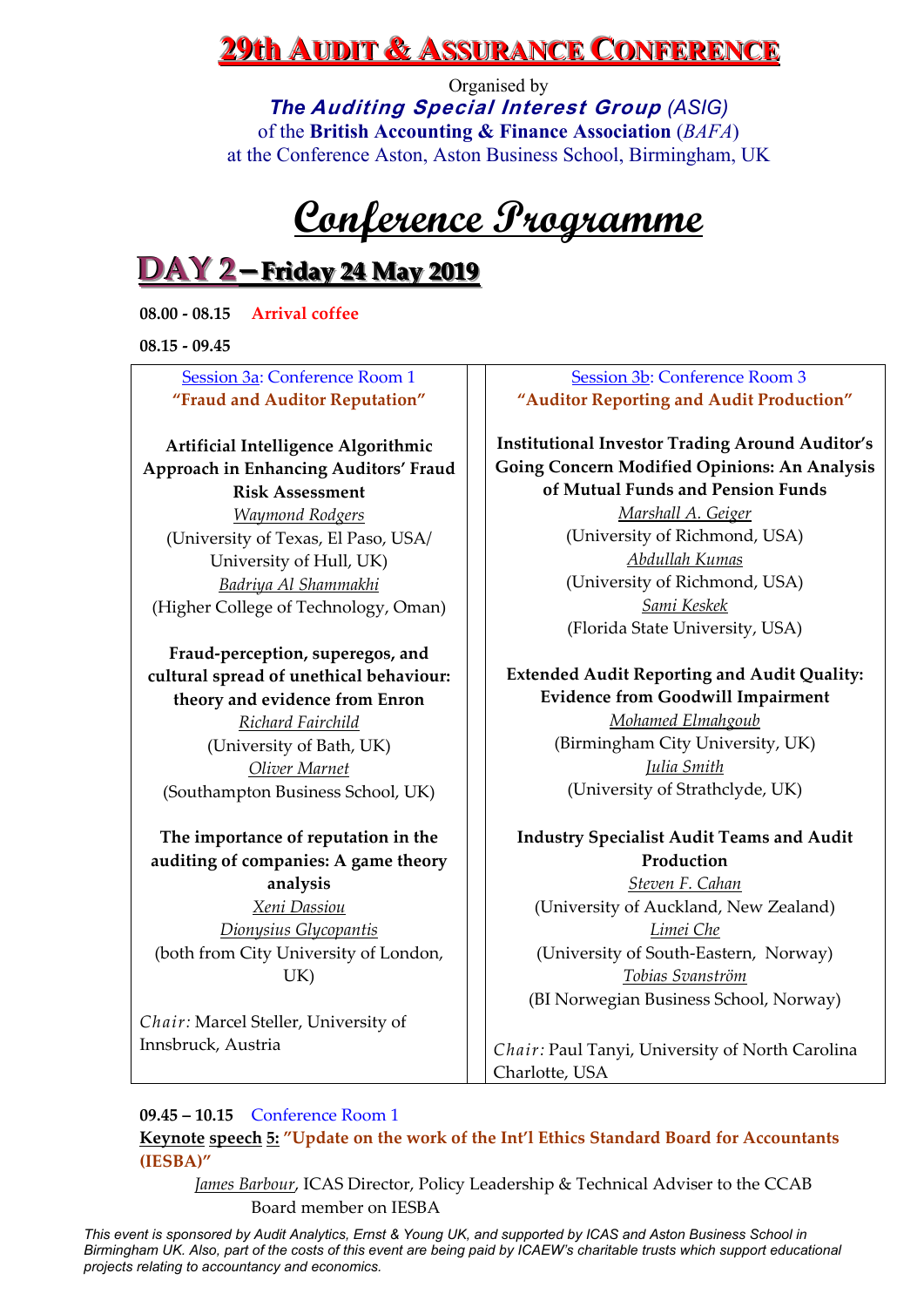Organised by *The* **Auditing Special Interest Group** *(ASIG)* of the **British Accounting & Finance Association** (*BAFA*) at the Conference Aston, Aston Business School, Birmingham, UK

**10.15 – 10.45** Conference Room 1

**ICAS session: "The ICAS response to the UK reviews on audit"** *James Barbour*, ICAS Director, Policy Leadership

Chair: *Helen Watson*, BAFA Audit Group Executive Committee member & University of Northumbria, UK

#### **10.45 – 11.00 Coffee break/Networking**

**11.00 – 12.15** Conference Room 1

**ICAEW session: "Current challenges to the audit profession: the ICAEW work and the perspective of academic research"** *Alison Dundjerovic*, ICAEW *Martin Martinof*, Programme Manager, ICAEW

#### **12.15 – 13.45**

Session 4a: Conference Room 1 **"Audit Quality" Auditor Expertise for Client Complexity and Audit Quality** *Bo Gao* (University of Nebraska – Lincoln, USA) *Scott E. Seavey* (Florida Atlantic University, USA)

### **Alternative Agency Relationships for Offshore Audits and Audit Quality: Evidence from U.S.‐ listed Foreign Companies**

*K. Hung Chan* (Caritas Institute of Higher Education, Hong Kong) *Yingwen Guo* (Nanjing University, China) *Phyllis Lai Lan Mo* (City University of Hong Kong)

**Resource Availability and Office Audit Quality** *Albert L. Nagy* (John Carroll University, USA) *Matthew G. Sherwood* (University of Massachusetts, Amherst, USA) *Aleksandra B. Zimmerman* (Northern Illinois University, USA)

*Chair:* Angela Pettinicchio, Bocconi University,

Session 4b: Conference Room 3 **"Audit Standardisation, Voluntary Audits, and Internal Information" The standardisation of audit** *Helen Watson*, *Philip Shrives*, *Karim Sorour* (all from the Northumbria University, UK)

**Does a change in voluntary audit status influence credit scores? An agency cost perspective** *David Lont* (University of Otago, New Zealand) *Thomas Scott* (Auckland University of Technology, New Zealand)

#### **Auditor Alignment and the Internal Information Environment**

*Eva Labro* (University of North Carolina, USA) *Caspar David Peter* (Erasmus University, Netherlands) *Jochen Pierk* (Erasmus University, Netherlands) *Christophe Van Linden* (Illinois State University, USA)